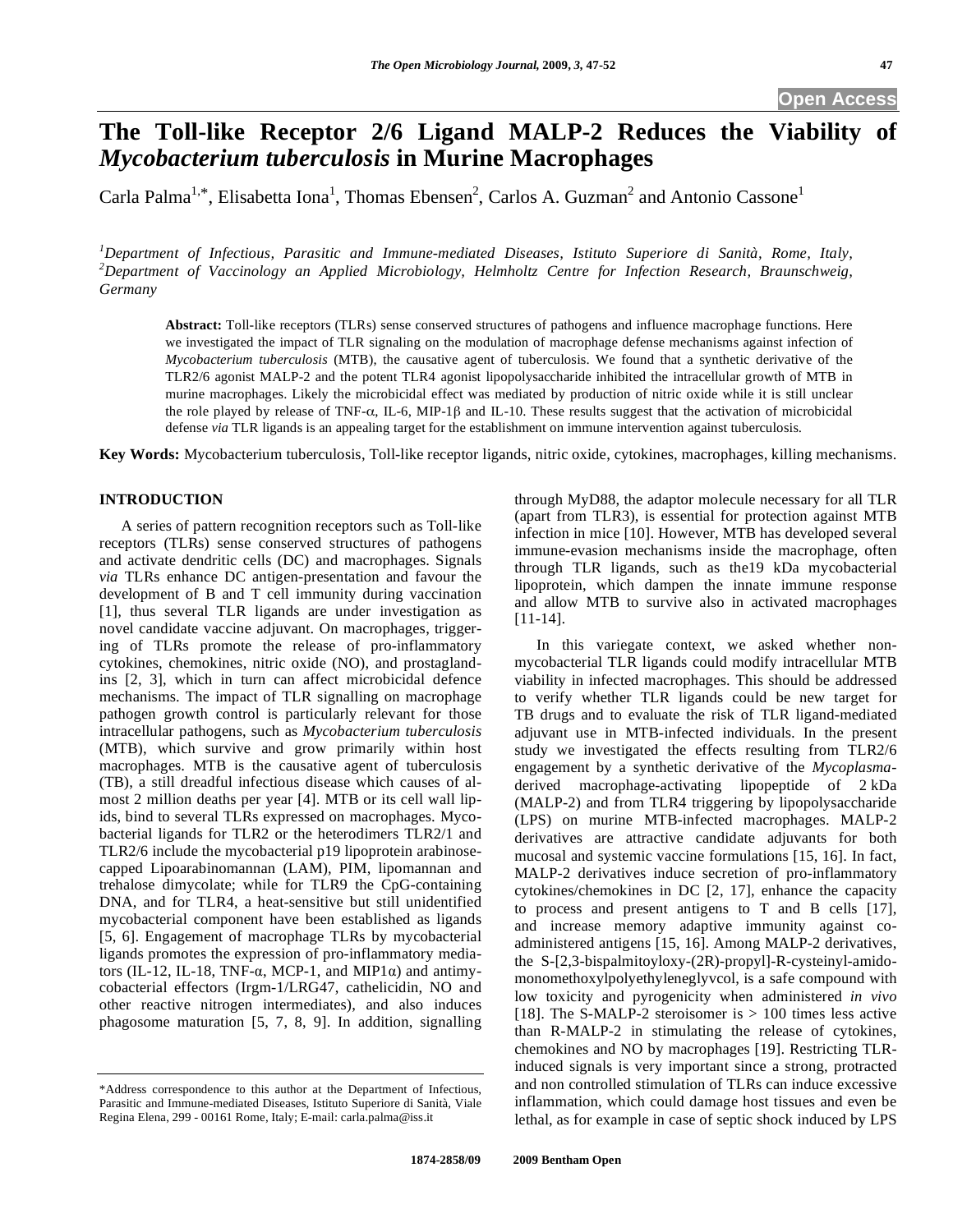[18, 20]. Despite its high *in vivo* toxicity, LPS was used as a golden standard in our studies since it is one of the most potent inducer of macrophage activation *in vitro*. Moreover, LPS activates different pathways respect to those triggered by MTB TLR4 ligands [21] and activates NF-kB and IFN-responsive genes through MyD88-independent and dependent pathways in macrophages [22].

## **MATERIALS AND METHODS**

## **Microorganism**

 MTB H37Rv (ATCC 27294) was grown at 37°C in Middlebrook 7H9 medium under agitation (120 rpm) up to mid-exponential phase. Aliquoted stocks were stored at - 70°C until use; the titers of stocks were verified on a regular basis by counting the numbers of CFU on Middlebrook 7H10 agar plates.

## **Reagents**

 LPS from *E. coli* was purchased from Sigma Aldrich Co, St Louis, MO. The MALP-2 derivative of 3,000 Da, S-[2,3-bispalmitoyloxy-(2R)-propyl]-R-cysteinyl-amido monomethoxylpolyethyleneglyvcol, was synthesized and purified by silica gel chromatography (>95%), as previously described [15]. This derivative was free from LPS contamination.

## **Preparation of Murine Bone Marrow-Derived Macrophage**

 Bone marrow-derived macrophages were prepared as previously described [23]. Briefly, bone marrow was flushed from femurs of healthy C57BL/6 mice with Dulbecco's Modified Eagle's Medium (DMEM) and cells were plated at  $2 \times 10^6$  in 24-well plates in complete DMEM medium (cDMEM: Fetal Bovine Serum 10%, L-glutamine 1%,  $\beta$ mercapto-ethanol) with the addition of 10% L-929 conditioned medium. After 1 day of incubation, the medium was replaced with antibiotic-free cDMEM supplemented with 10% L-929-conditioned medium. The cells were incubated for an additional 7 days, with medium replaced every 2 days before use in MTB-infection experiments.

#### **Infection of Macrophages with MTB**

 Following the 7-day culture period, the macrophage cultures were infected with MTB, according to the following protocol: bacteria were diluted from frozen stocks in cDMEM and added at a multiplicity of infection (MOI) of 1:1 or 1:0.1 (macrophage to bacterium ratio) for 2 or 8 days of culture, respectively. MTB was co-incubated with macrophages at  $37^{\circ}$ C in 5% CO<sub>2</sub> for 3 h and then washed 3 to 5 times in DMEM to eliminate extracellular bacteria. Following the last wash, cells were replaced in cDMEM and the stimuli (LPS and MALP-2) were added and left for the entire length of the experiments. Cells were infected with the two different MOI of infection in order to obtain after 2 or 8 days of culture a significant percentage of infected cells without evident sign of cell suffering (as checked by visualization of the macrophage culture by optical microscopy). After 2 or 8 days of incubation culture fluids were filtered through membranes (pore size 0.22 μm, Millipore, Malsheim, France) and then used for cytokine/chemokine and nitrite detection. The bacterial load was evaluated through colony forming unit (CFU) assays after 8 days of macrophage culture. This time point was selected to allow that MTBtriggered immune-evasion mechanisms, which reduce macrophage microbicidal power, could occur [14, 24].

#### **CFU Assay**

 After 8 days of culture, the number of bacteria in macrophage culture was enumerated by CFU assay. Undiluted or diluted in distilled water culture supernatants were plated on Middlebrook 7H10 agar to evaluate the presence of external MTB. The intracellular MTB was revealed by lysing the macrophages with distilled water containing 0.1% saponin for 3 min, and then plating 10-fold dilutions in distilled water of the culture lysate on Middlebrook 7H10 agar. The MTB colonies were counted visually after 21 days of incubation. The value of CFU was the sum of both external and intracellular MTB CFU. In our macrophage cultures more than 96% of viable MTB were intramacrophagic, as calculated by enumerating MTB in supernatants and lysates.

#### **Cytokine Detection**

 MTB-infected macrophage culture supernatants were harvested at 2 and 8 days and assayed for IL-6, IL-10, MIP-1- $\beta$ , MIP-1- $\alpha$  and TNF- $\alpha$  by specific quantitative sandwich ELISA Kits (mouse Quantikine, R&D System, Abingdon, UK), in accordance with the manufacture's instructions. Quantification was made against a standard curve obtained for individual cytokine standards provided by manufacturer.

## **Nitric Oxide Measurement**

 Culture supernatants were harvest at 48 h, and proteins were removed by ultrafiltration using 10,000 MW cut-off filters (Millipore). Nitric oxide concentrations were determined by colorimetric detection of nitrite as an azo dye product of the Griess Reaction using a specific colorimetric kit (Parameter<sup>TM</sup> Total NO/nitrite/nitrate, R&D System). To measure total nitrite, an enzymatic conversion of nitrate to nitrite by nitrate reductase was performed, in accordance with the manufacturer's instructions.

## **Statistical Analysis**

 Statistical differences were determined by using ANOVA and Bonferroni's multiple t-tests or Student's t-test. Linear regression analysis was used to correlate amount of NO produced and MTB growth inhibition in macrophages treated with MALP-2 derivative or LPS.

## **RESULTS AND DISCUSSION**

 The effect of the TLR2/6 agonist MALP-2 derivative, tested at concentrations ranging from 5-500 ng/ml on the intracellular growth of MTB in bone marrow-derived murine macrophages. An optimal concentration of LPS (500 ng/ml) was also tested in parallel to gain strong macrophage activation through TLR4. We found that macrophage treatment with the lowest concentrations of the MALP-2 derivative (5-50 ng/ml) and LPS significantly reduced the intracellular growth of MTB as compared to untreated MTB-infected macrophages (P<0.01 by ANOVA-Bonferroni's multiple t-test or Student's t-test) (Fig. **1 A** and **B**). However, the degree of microbicidal effect induced by lower MALP-2 derivative concentrations was significantly different from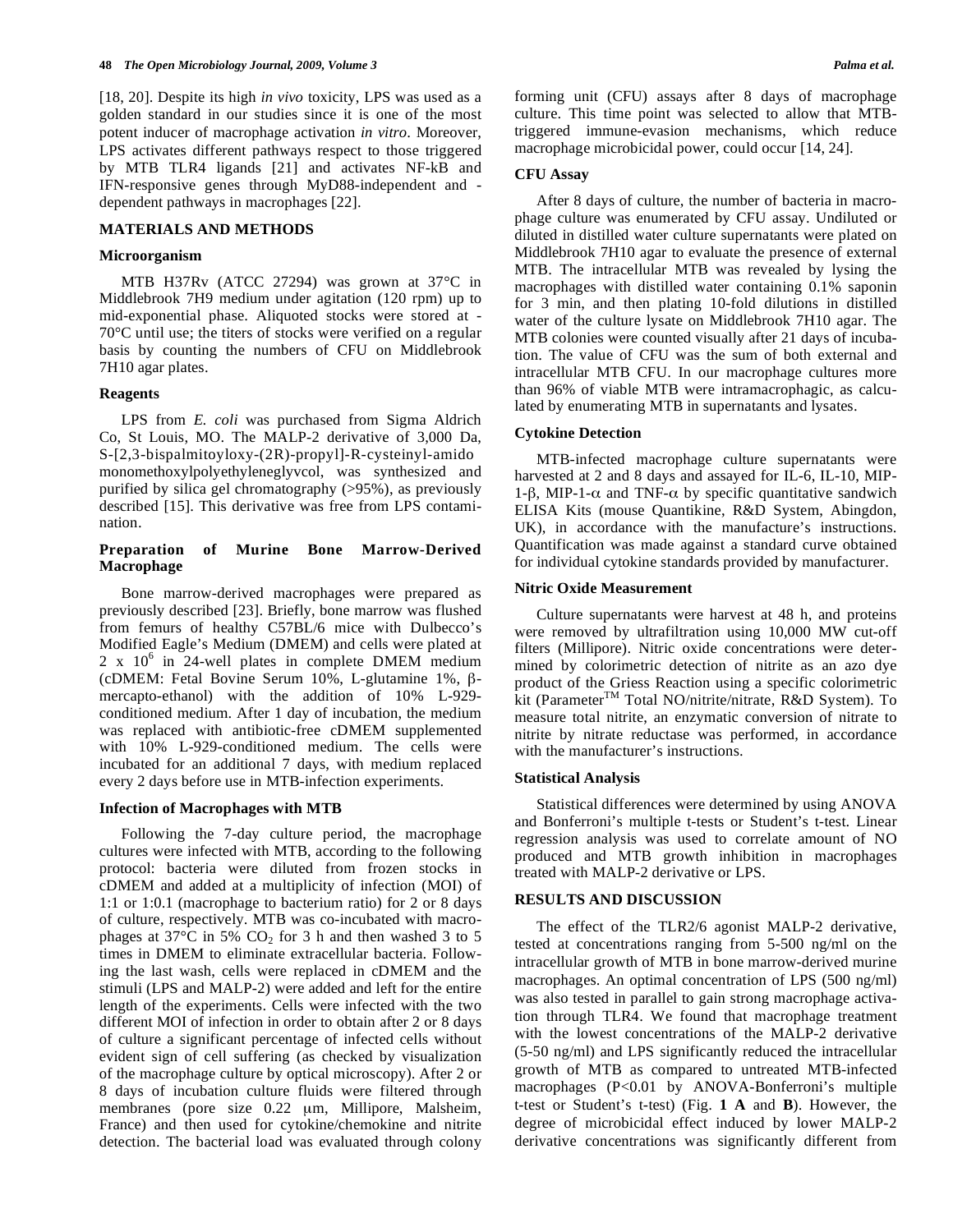

**Fig. (1).** The MALP-2 derivative and LPS reduced intracellular replication of MTB in murine macrophages. Bone marrow-derived macrophages infected with MTB (MOI 1:0.1) were stimulated with either LPS or the MALP-2 derivative at the indicated concentrations. After 8 days, bacteria in the macrophage cultures were enumerated by CFU assay, as described in Materials and Methods. In panel **A**, the number of CFU is shown as mean ± SEM of triplicate determinations of a single representative experiment out of 4. In panel **B**, the percentages of MTB growth are shown as the mean  $\pm$  SEM of 4 independent experiments. Responses that were significantly different from control untreated macrophages are indicated by asterisks as revealed by both ANOVA-Bonferroni's multiple t-test and Student's t-test (\*, P<0.05; \*\* P<0.01).

that conferred by LPS (P<0.05 LPS versus 50 ng/ml MALP-2 derivative and P<0.01 LPS versus 5 ng/ml MALP-2 derivative by ANOVA-Bonferroni's multiple t-test). These data clearly demonstrated that the engagement of TLR2/6 and TLR4 with non-mycobacterial ligands can activate microbicidal mechanisms in macrophages, suggesting that TLR deserve to be investigated as new targets for anti-TB drugs. In addition, considering that TLR2/6 and TLR4 are targets for many bacterial compounds, our finding suggests that the capability of macrophages to kill intracellular MTB may be modulated by the presence of co-infection or the presence of commensal microbial flora in MTB-infected individuals.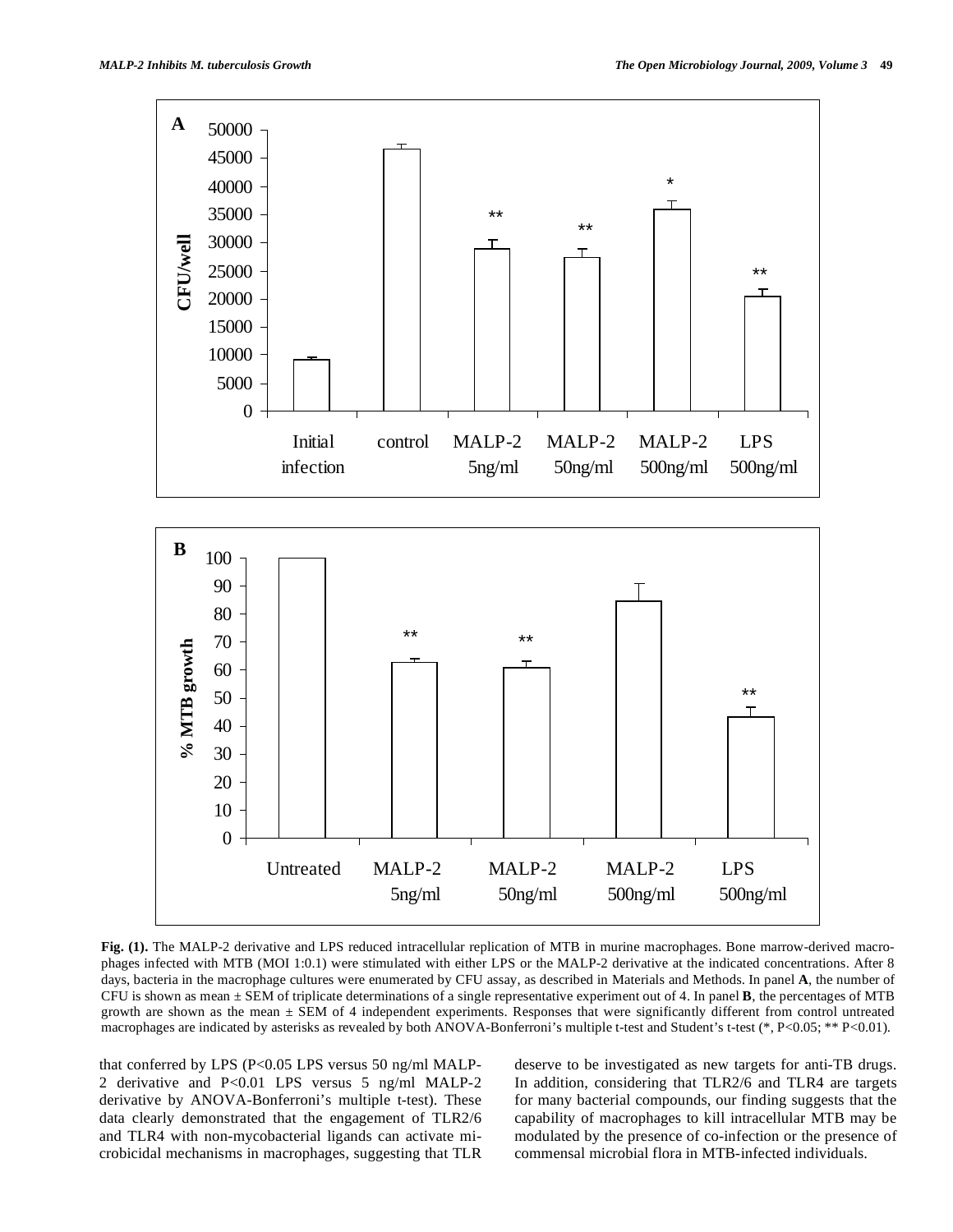Notably, the highest concentration of the MALP-2 derivative (500 ng/ml) resulted in a poor control of MTB replication (Fig. **1 A**, **B**). An ANOVA-Bonferroni's multiple t-test revealed a significant difference  $(P<0.01)$  of MTB growth inhibition induced by lower MALP-2 derivative concentrations compared to the effect caused by the highest concentration. In the search of a mechanism to explain why lower concentrations of MALP-2 derivative were more effective in reducing MTB intracellular growth, we measured the release of NO, the most powerful anti-mycobacterial defense mechanism in mice [25, 26]. In fact, a genetic disruption for the inducible NO synthase (iNOS) was associated with a significantly higher risk of dissemination and mortality in mice infected with MTB [27]. We found that the MALP-2 derivative, in a concentration dependent manner, and LPS, more potent, were NO inducers (Table **1**). This suggests that the control mechanism for MTB intracellular growth may rely heavily upon NO, although this does not rule out the possibility of other contributing mechanisms. The microbicidal power of NO was however insufficient to induce MTB killing upon stimulation with the highest concentration of the MALP-2 derivative. In fact, despite a consistent NO production, no MTB load reduction was observed. In addition, the relatively weak NO induction observed after treatment with the lowest concentrations of MALP-2 derivative was sufficient to achieve intramacrophagic killing of MTB, in comparison with the high level of NO induction observed after LPS treatment. Thus, a linear regression analysis revealed no correlation (R=0.2) between amount of NO produced and inhibition of MTB growth in macrophages treated with LPS or MALP-2 derivative. These data indicate that after reaching a critical threshold higher concentrations of MALP-2 derivative or LPS have no additional effect, rather they can even antagonize the NO-mediated killing of MTB. This is not completely surprising in view of the capacity of MTB to adapt to the NO synthesized by activated macrophages by either deploying NO scavengers or excluding iNOS from the phagosomes [28].

 On the other hand, the release of other mediators by activated macrophages may contribute to MTB survival independently from a direct effect on the NO pathways. Thus, we investigated macrophage production of IL-6, IL-10, TNF- $\alpha$  and MIP-1 $\beta$ . TNF- $\alpha$  is a cytokine critically important for host defense against MTB infection [29], which enhances release of reactive nitrogen intermediates from macrophages [30, 31]. However, the production of this cytokine does not always correlate with the extent of growth control in MTB-infected macrophages [32, 33]. Infection with virulent MTB strains induced the secretion of higher levels of bioactive TNF- $\alpha$  than attenuated strains, which in turn correlates with their ability to multiply intracellularly. Treatment of human infected macrophages with anti-TNF- $\alpha$ antibodies reduces the growth rate of intracellular bacteria, whereas bacterial replication is augmented by addition of exogenous TNF- $\alpha$  [34]. On the other hand, MIP-1 $\beta$ was found to suppress intracellular MTB growth and its diminution may promote intracellular survival of MTB in human macrophages [35]. IL-6, a cytokine required for protection against MTB infection [36], can reduce the activation of uninfected macrophages, thereby contributing to

the inability of the immune response to eradicate infection [37]. Finally, IL-10, an important negative regulator of Th1 immunity in tuberculosis [38], can also inhibit macrophage activation [39]. With this background, we measured the production of the above cytokine by MTB-infected cells, treated or untreated with the MALP-2 derivative or LPS. We found that after 2 days of culture, LPS greatly induced production of IL-6, MIP-1 $\beta$  and TNF- $\alpha$  in MTB-infected macrophages (Table **1**). Although to a lesser extent than that observed for LPS, the highest concentrations of the MALP-2 derivative enhanced release of these three cytokines, whereas only IL-6 secretion was enhanced at low MALP-2 derivative concentrations (Table **1**). After 8 days of culture, we observed that upon LPS stimulation, the accumulation of both IL-6 and TNF- $\alpha$  was still greater compared to untreated MTBinfected macrophages, whereas  $MIP-1\beta$  accumulation was reduced (Table **1**). Similar results, with the exception of almost undetectable TNF- $\alpha$  secretion, were obtained at the highest concentrations of the MALP-2 derivative, whereas the lower concentrations of MALP-2 reduced only, in a concentration dependent manner, the accumulation of MIP-1β. The accumulation of IL-10, after 2 or 8 days of culture, was modified neither by LPS nor by the MALP-2 derivative.

 Although the secretion of these mediators does not allow a clear elucidation of their correlation with MTB viability, we observed that, the enhancement of MTB intramacrophagic killing by the MALP-2 derivative is unrelated to the production of these selected cytokines. In fact, the MALP-2 derivative killed intracellular MTB without the need to secrete TNF- $\alpha$  and by inducing only very weak IL-6 secretion. This is an important advantage in the context of potential *in vivo* application, since  $TNF-\alpha$  is the main responsible for LPS-mediated lethal toxicity [20] and IL-6 is a potent pyrogenic mediator [40]. Moreover, we can speculate that the enhancement of IL-6 and TNF- $\alpha$  secretion observed in MTB-infected macrophages upon stimulation with either LPS or the highest concentration of MALP-2 may have promoted mechanisms favoring MTB replication at the expense of NO-mediated killing.

 In conclusion, the MALP-2 derivative, at low concentrations, reduces intracellular growth of MTB without the need of releasing pro-inflammatory mediators implicated in systemic toxicity. Our data also suggest that it can be proposed the safe use of the MALP-2 derivative as adjuvant in MTBinfected people, since it has not increased MTB replication, even at the highest concentrations tested. The opportunity to modulate macrophage anti-mycobacterial defense mechanisms through low toxic non-mycobacterial TLR ligands opens favorable perspectives towards the development of new anti-MTB drugs, which are urgently needed for this dreadful disease.

#### **ACKNOWLEDGEMENTS**

 This study was supported in part by the grant H51 from the Ministero della Salute (Italy) and the grant LSHP-CT-2003-503240 (MUVAPRED Project, European Community).

 We are grateful to Giovanni Piccaro and Antonio Di Virgilio for mouse housing and technical assistance.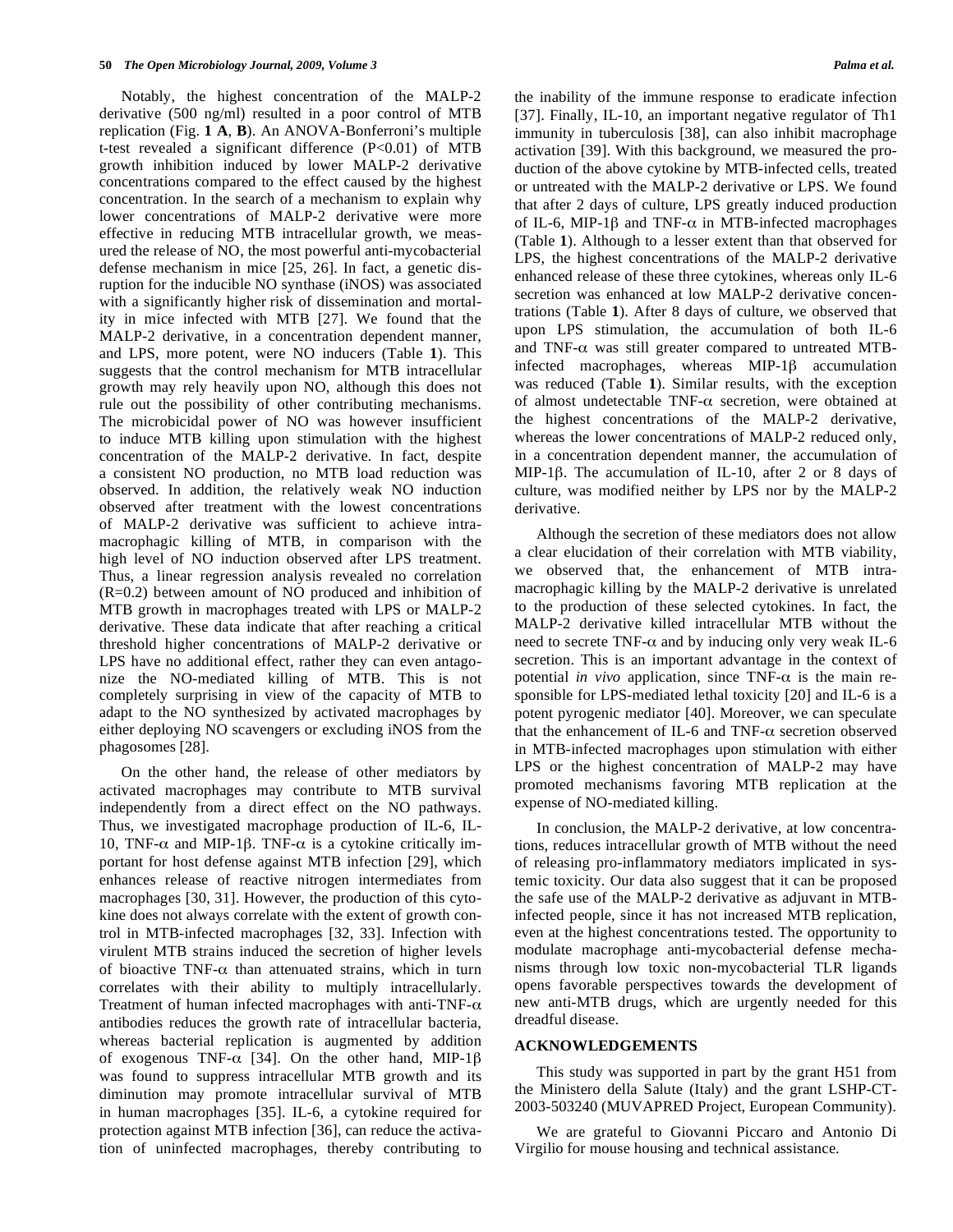**Table 1. Cytokine, Chemokine and Nitrite in the Culture Supernatant Fluids of Murine MTB-Infected Bone-Marrow-Derived Macrophages Stimulated with the MALP-2 Derivative or LPS** 

| Stimuli     | <b>Days</b>    | <b>MOI</b> | TNF- $\alpha$         | $IL-6$                     | $IL-10$      | $MIP-1\beta$                | NO <sub>2</sub>       |
|-------------|----------------|------------|-----------------------|----------------------------|--------------|-----------------------------|-----------------------|
|             |                |            | pg/ml                 | pg/ml                      | pg/ml        | pg/ml                       | $\mu$ Mol/L           |
| Untreated   | 2              | 1:1        | $\mathbf{0}$          | $188 + 62$                 | $92+2$       | $1068 \pm 38$               | $4.34 \pm 0.9$        |
|             | 8              | 1:0.1      | $\mathbf{0}$          | $207 + 52$                 | $304 \pm 69$ | $8078 \pm 148$              | n.d.                  |
| MALP-2      | $\overline{2}$ | 1:1        | $25 \pm 10$           | $824 \pm 23$ <sup>*</sup>  | $129 \pm 10$ | $970+40$                    | $13.05 \pm 0.75$      |
| $5$ ng/ml   | 8              | 1:0.1      | $\mathbf{0}$          | $211 \pm 53$               | $260 \pm 15$ | $7000 \pm 75$               | n.d.                  |
| MALP-2      | 2              | 1:1        | $20 + 5$              | $1243 \pm 7$ <sup>*</sup>  | $102 + 6$    | $1112 \pm 25$               | $19.25 \pm 0.35$ **   |
| $50$ ng/ml  | 8              | 1:0.1      | $\mathbf{0}$          | $301 + 44$                 | $418+90$     | $6587 \pm 70^{*}$           | n.d.                  |
| MALP-2      | 2              | 1:1        | $70\pm6$ <sup>*</sup> | $1470 \pm 64$ <sup>*</sup> | $126 \pm 6$  | $1537+19$ <sup>*</sup>      | $50.65 \pm 0.95$ **   |
| $500$ ng/ml | 8              | 1:0.1      | $10\pm 5$             | $538 \pm 151$ <sup>*</sup> | $361 \pm 89$ | $5821 \pm 115$ <sup>*</sup> | n.d                   |
| <b>LPS</b>  | $\overline{c}$ | 1:1        | $1879 \pm 39$ **,##   | $2138\pm88$ **,#           | $109 \pm 12$ | $6846 \pm 225$ **,##        | $142.4 \pm 1.8******$ |
| $500$ ng/ml | 8              | 1:0.1      | $336 \pm 52$ **,##    | $1284\pm 69$ **,#          | $504 + 91$   | $6709 + 217$                | n.d.                  |

*a)*Murine macrophages were infected with MTB at MOI 1:1 for 2 days or at MOI 1:0.1 for 8 days and cultured in the presence of LPS or the MALP-2 derivative at the indicated concentration. Culture supernatants harvested at the indicated time points were used for IL-6, IL-10, TNF- $\alpha$ , MIP-1 $\beta$  detection by specific quantitative sandwich ELISA Kits. The results are presented as mean.

± SEM in pg/ml. Pooled data of 3 independent experiments are shown. Nitrite was detected at 2 days with a specific colorimetric kit. The results are presented as mean ± SEM in μMol/L. Pooled data of 3 independent experiments are shown.

 $p<0.05$  and  $^{*}p<0.01$ , level of statistical significance between cytokine or nitrite release in stimulated versus untreated macrophages.<br>#2005 and #2001, level of statistical significance between cytoline or nitrite re

 $\mu_{\rm D}^*$  = 0.05 and  $\mu_{\rm D}^*$  = 0.01, level of statistical significance between cytokine or nitrite release in LPS-treated versus MALP-2 derivative-stimulated macrophages.

### **REFERENCES**

- [1] Benko S, Megyarics Z, Szabo A, Rajnevolgyi E. Dendritic cell subtypes as primary targets of vaccines: the emerging role and cross-talk of pattern recognition receptors. Biol Chem 2008; 389: 469-85.
- [2] Takeuchi O, Kawai T, Muhlradt PF, *et al*. Discrimination of bacterial lipoproteins by toll-like receptor 6. Int Immunol 2001; 13: 933-40.
- [3] Kaufmann A, Muhlradt PF, Gemsa D, Sprenger H. Induction of cytokines and chemokines in human monocytes by Mycoplasma Fermentans-derived lipoprotein MALP-2. Infect Immun 1999; 67: 6303-8.
- [4] World Health Organization (WHO). Global tuberculosis control: surveillance, planning, financing. Geneva, WHO, 2006. (WHO/ HTM/TB/2006.362)
- [5] Quesniaux V, Fremond C, Jacobs M, *et al*. Toll-like receptor pathways in the immune responses to mycobacteria. Microbes Infect 2004; 6: 946-59.
- [6] Zahringer U, Lindner B, Inamura S, Heine H, Alexander C. TLR2 promiscuous or specific? A critical re-evaluation of a receptor expressing apparent broad specificity. Immunobiology 2008; 213: 205-24.
- [7] Ryffel B, Fremond C, Jacobs M, *et al*. Innate immunity to mycobacterial infection in mice: critical role for toll-like receptors. Tuberculosis (Edinb.) 2005; 85: 395-405.
- [8] Means TK, Wang S, Lien E, Yoshimura A, Golenbock DT, Fenton MJ. Human toll-like receptors mediate cellular activation by Mycobacterium tuberculosis. J Immunol 1999; 163: 3920-7.
- [9] Liu PT, Stenger S, Li H, *et al*. Toll-like receptor triggering of a vitamin D-mediated human antimicrobial response. Science 2006; 311: 1770-3.
- [10] Scanga CA, Bafica A, Feng CG, Cheever AW, Hieny S, Sher A. MyD88-deficient mice display a profound loss in resistance to Mycobacterium tuberculosis associated with partially impaired Th1 cytokine and nitric oxide synthase 2 expression. Infect Immun 2004; 72: 2400-4.
- [11] Pai RK, Pennini ME, Tobian AA, Canaday DH, Boom WH, Harding CV. Prolonged toll-like receptor signaling by Mycobacterium tuberculosis and its 19-kilodalton lipoprotein inhibits gamma interferon-induced regulation of selected genes in macrophages. Infect Immun 2004; 72: 6603-14.
- [12] Fulton SA, Reba SM, Pai RK, *et al*. Inhibition of major histocompatibility complex II expression and antigen processing in murine

alveolar macrophages by Mycobacterium bovis BCG and the 19-kilodalton mycobacterial lipoprotein. Infect Immun 2004; 72: 2101-10.

- [13] Vazquez N, Greenwell-Wild T, Rekka S, Orewstein JM, Wahl SM. Mycobacterium avium-induced SOCS contributes to resistance to IFN-gamma-mediated mycobactericidal activity in human macrophages. J Leukoc Biol 2006; 80: 1136-44.
- [14] Noss EH, Pai RK, Sellati TJ, *et al*. Toll-like receptor 2-dependent inhibition of macrophage class II MHC expression and antigen processing by 19-kDa lipoprotein of Mycobacterium tuberculosis. J Immunol 2001; 167: 910-8.
- [15] Rharbaoui F, Drabner B, Borsutzky S, *et al*. The mycoplasmaderived lipopeptide MALP-2 is a potent mucosal adjuvant. Eur J Immunol 2002; 32: 2857-65.
- [16] Rharbaoui F, Westendorf A, Link C, *et al*. The Mycoplama-derived macrophage-activating 2-Kda lipopetide triggers global immune activation on nasal mucosa-associated lymphoid tissues. Infect Immun 2004; 72: 6978-86.
- [17] Link C, Gavioli R, Ebensen T, Canella A, Reinhard E, Guzman CA. The toll-like receptor ligand MALP-2 stimulates dendritic cell maturation and modulate proteasome composition and activity. Eur J Immunol 2004; 34: 899-907.
- [18] Dieters U, Gumenscheimer M, Galanos C, Muhlradt PF. Toll-like receptor 2- and 6-mediated stimulation by macrophage-activating lipopeptide 2 induces lipopolysaccharide (LPS) cross tolerance in mice, which results in protection from tumor necrosis factor alpha but in only partial protection from lethal LPS doses. Infect Immun 2003; 71: 4456-62.
- [19] Takeuchi O, Kaufmann A, Grote K, *et al*. Cuttinge edge: preferentially the R-stereoisomer of the mycoplasmal lipopeptide macrophage-activating lipopeptide-2 activates immune cells through a toll-like receptor 2- and MyD88-dependent signaling pathway. J Immunol 2000; 164: 554-7.
- [20] Freudenberg MA, Galanos C. Tumor necrosis factor alpha mediates lethal activity of killed gram negative and gram-positive bacteria in D-galactosamine-treated mice. Infect Immun 1991; 59: 2110-5.
- [21] Means TK, Jones BW, Schromm AB, *et al*. Differential effects of a Toll-like receptor antagonist on Mycobacterium-tuberculosisinduced macrophage responses. J Immunol 2001; 166: 4074-82.
- [22] Toshchakov V, Jones BW, Perera P-Y, *et al*. TLR4, but not TLR2, mediates IFN- $\beta$ -induced STAT1 $\alpha/\beta$ -dependent gene expression in macrophages. Nat Immunol 2002; 3: 392-8.